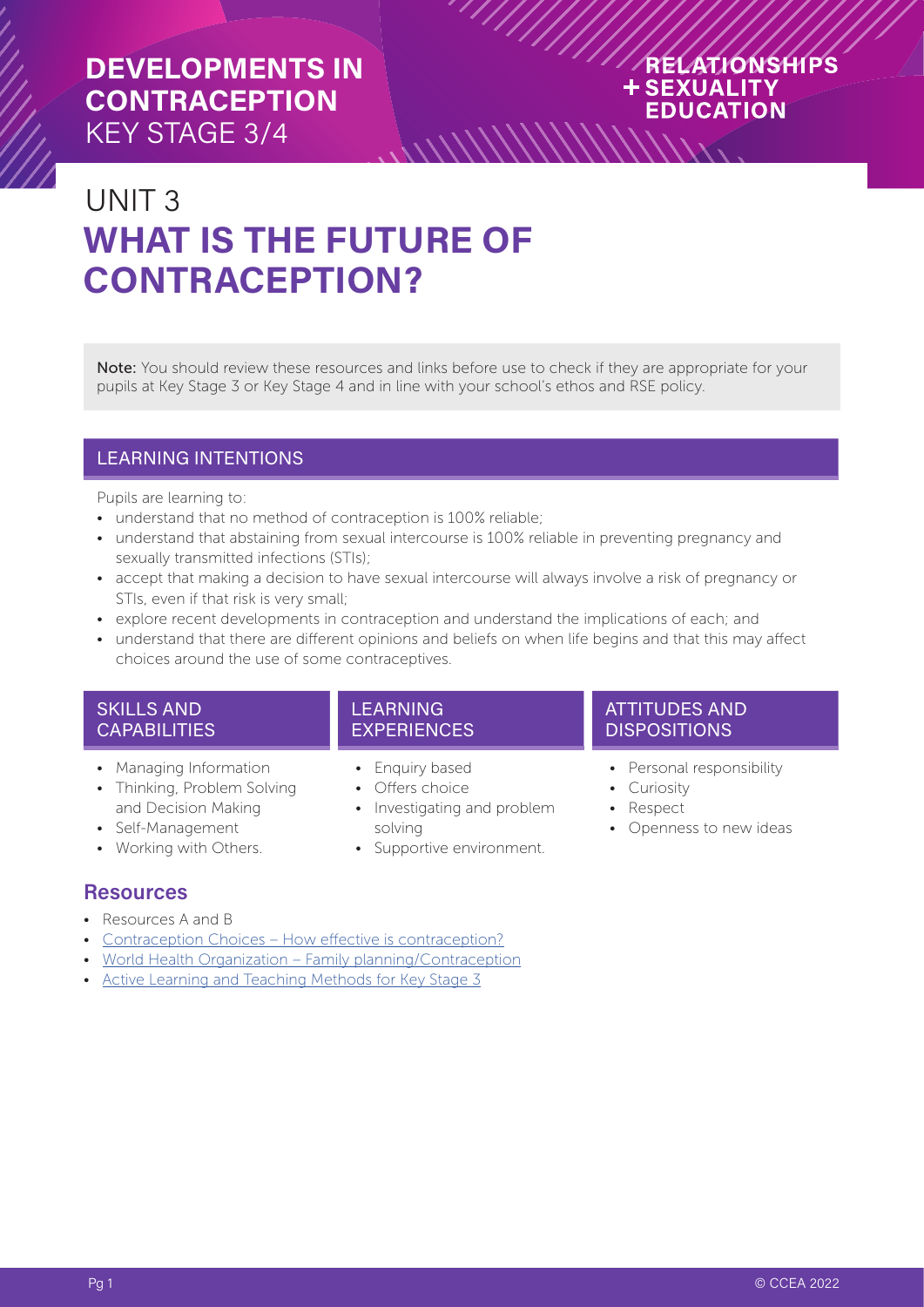### RELATIONSHIPS **+SEXUALITY EDUCATION**

# UNIT 3 **WHAT IS THE FUTURE OF CONTRACEPTION?**

# **Activity 1**

### **Contraceptives and reliability**

- In Unit 1, pupils explored the reliability of different contraceptive methods.
- Remind the class that, apart from abstinence, no contraceptive method is 100% reliable.
- Show the class the infographics on the Contraception Choices page [How effective is contraception?](https://www.contraceptionchoices.org/infographic), available at www.contraceptionchoices.org, which show statistics about the reliability of different methods when used correctly.

 $\frac{1}{\sqrt{2}}$ 

- This page also features information about the benefits and side effects of each method.
- Are there any figures that surprise the pupils?

### **Teaching Notes**

- It's important for pupils to understand that there is a risk of pregnancy and, in some cases, STIs every time they have unprotected sexual intercourse.
- They should also know that the use of condoms considerably reduces the risk of pregnancy and STIs. The class could also discuss abstaining from sexual activity as a positive option for young people as it is the only choice that is 100% effective in preventing pregnancy and STIs.
- The World Health Organization page [Family planning/Contraception](https://www.who.int/news-room/fact-sheets/detail/family-planning-contraception), available at www.who.int, provides information about contraception worldwide, which will give a more global dimension to the discussions.
- You could use this information for a discussion and debate on the importance of contraception around the world.

#### **Activity 2 Future contraceptive methods**

- Explain to the pupils that, although there are many options currently available for contraception, no method is perfect and each has its own disadvantages and/or side effects. Scientists around the world are working to create more reliable, safer and cheaper forms of contraception.
- Give each pupil a copy of Resource A, which provides information on future options for contraception.
- Ask the pupils to read the information on Resource A and discuss it in groups.
- Then give each group a copy of Resource B.
- Ask each group to put themselves in the role of a business leader who wants to invest in advances and innovations in contraception.
- For each scenario on Resource B, the groups should:
	- decide which future method of contraception they would invest in from the information on Resource A; and
	- justify their choice.
- You may wish to assign specific scenarios to each group, depending on how much time you have.
- Facilitate a class discussion on developments in contraception and their implications for society in the future. Discuss the effectiveness of the contraceptive methods in light of their advantages and disadvantages.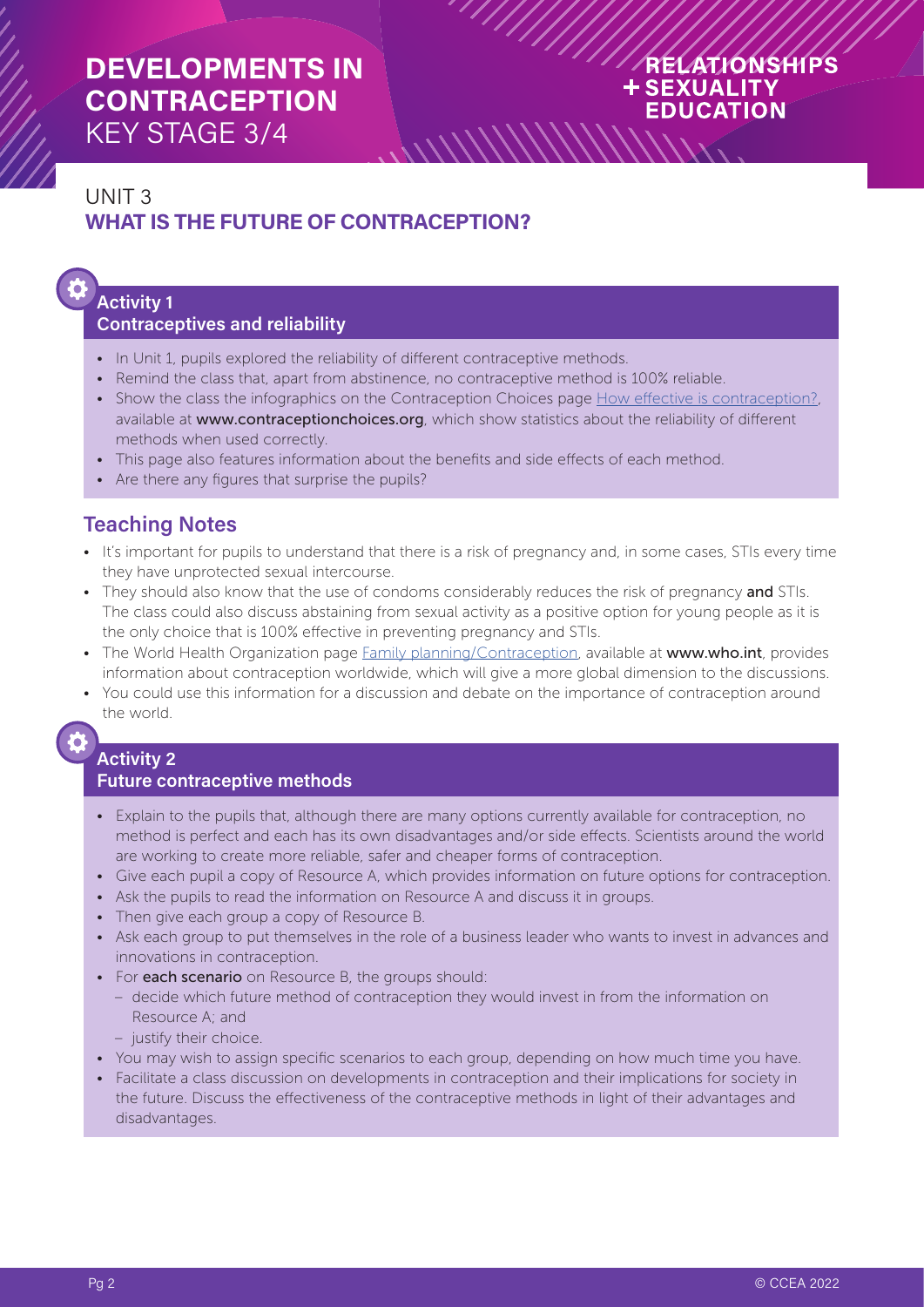### RELATIONSHIPS **+SEXUALITY EDUCATION \\\\\\\\\**\\

# UNIT 3 **WHAT IS THE FUTURE OF CONTRACEPTION?**

# ð

### **Activity 3 Review of learning intentions**

It's important that pupils have opportunities to reflect on their learning. You can choose from a range of methods detailed in our [Active Learning and Teaching Methods for Key Stage 3](https://ccea.org.uk/document/1111) resource, such as:

 $\frac{1}{2}$ 

 $\frac{1}{2}$ 

- Dartboard Evaluation
- Graffiti Board
- Fist-to-Five
- KWL (Know Want to Know Learned) Grid
- Post-It Collection
- Think, Pair and Share.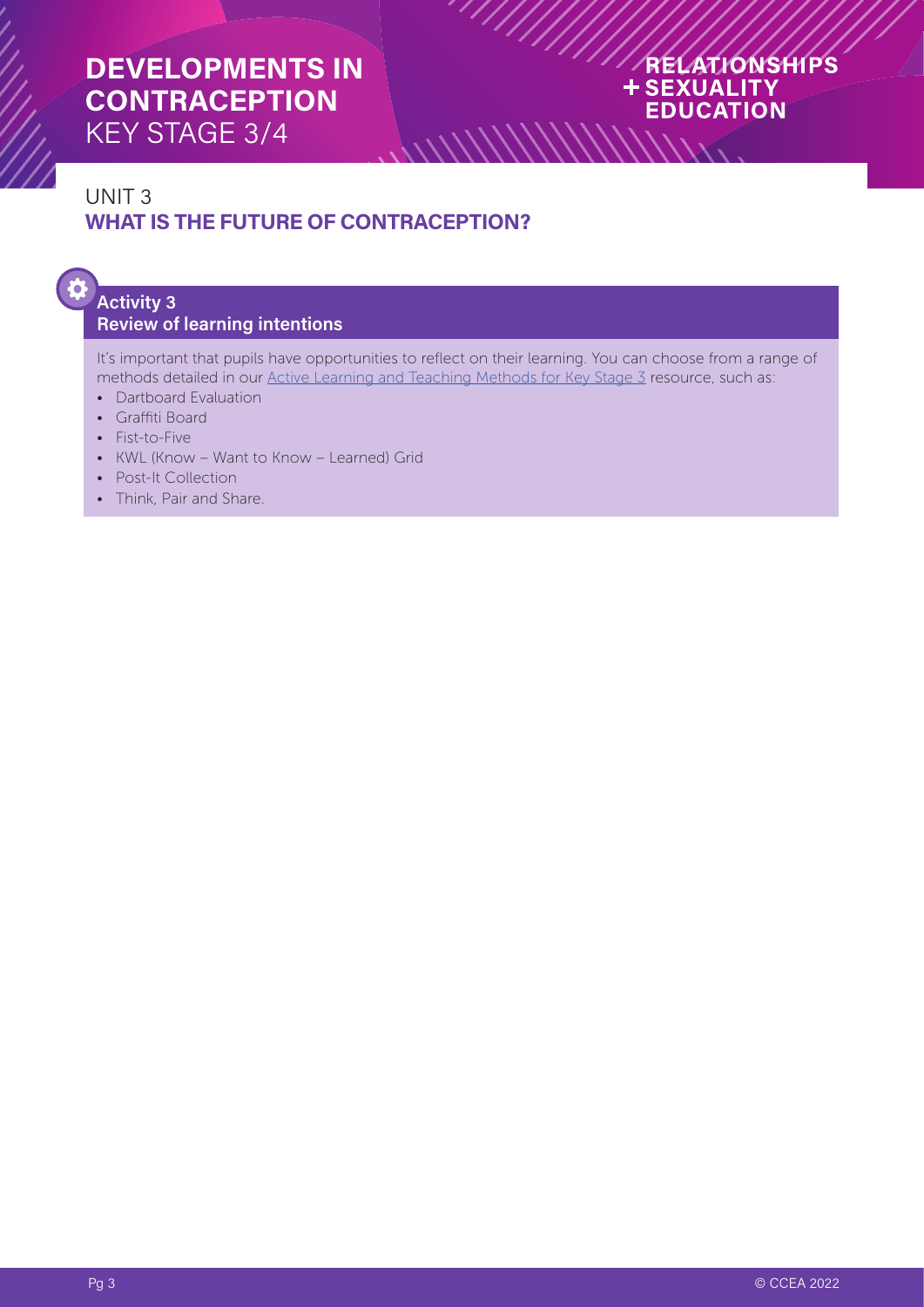### RELATIONSHIPS + SEXUALITY **EDUCATION**

### RESOURCE A: **THE FUTURE OF CONTRACEPTION**

Scientists around the world are working to create more reliable, safer and cheaper forms of contraception. Here are a few examples that are being developed.

 $\frac{1}{2}$ 

Ask your teacher for help if there's anything you don't understand.

### Fertility apps

Apps are now available to help women track their menstrual (fertility) cycle. These apps can help women tell when they are fertile. This means that they can choose whether to have sexual intercourse or not.

The apps range from a simple calendar to more complex versions that require the woman to take her temperature every day.

As technology improves, more women may start using a fertility app as a hormone-free replacement to some other forms of contraception. However, reliability can be an issue as:

- the app depends on the woman monitoring herself every day; and
- women's fertility cycles can vary in length.

#### Contraceptive implants

An increasing number of women are using the contraceptive implant. A doctor or nurse inserts this small rod under the skin in the upper arm and it releases hormones for three to five years. If the woman wants to get pregnant, a doctor or nurse must remove the implant.

Scientists are now developing implants that are biodegradable and dissolve after a certain period of time. This means that they don't have to be surgically removed.

Another new type of implant will last up to 16 years and women can turn it off using a wireless remote control if they want to get pregnant.

#### Dual purpose contraceptives

Condoms have the advantage of providing protection against both pregnancy and STIs.

Researchers are working on other dual purpose contraceptives for women. One example is a ring that is placed in the vagina and not only uses hormones to prevent pregnancy, but also releases a drug to prevent HIV and herpes.

#### The male pill, nasal spray or cream

Researchers have developed a protein that slows down sperm. It could be delivered as a male form of the pill, a nasal spray or a cream. Men would take this several hours before sexual intercourse. However, its reliability would depend on the male using this contraception in the proper way, which may present trust issues for their partner.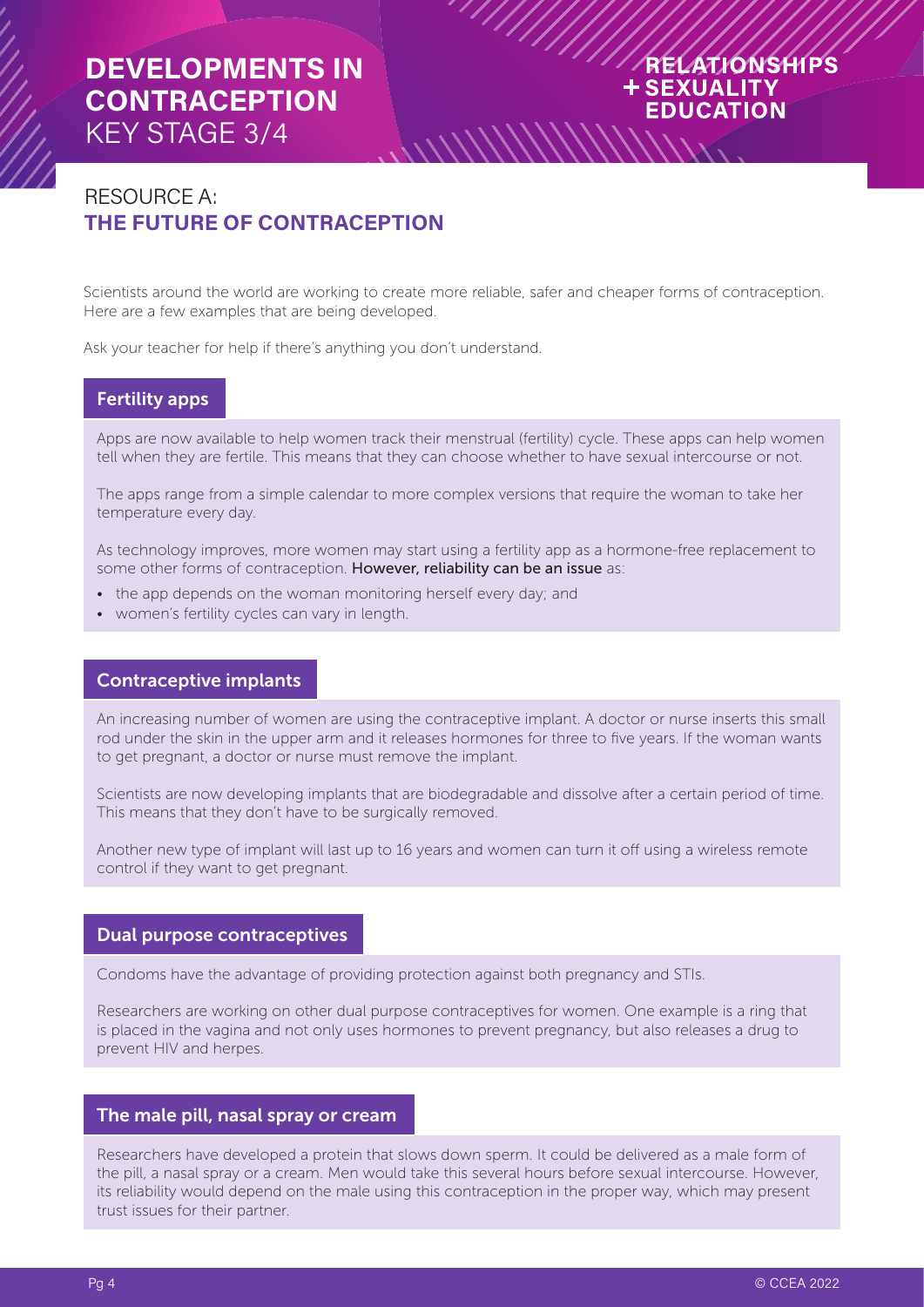### RELATIONSHIPS **+SEXUALITY EDUCATION**

## RESOURCE A: **THE FUTURE OF CONTRACEPTION**

#### A gel that blocks the sperm duct

Developed in India, this method of contraception involves injecting a polymer gel into the sperm duct to block the transfer of sperm. It works in a similar way to a vasectomy but without the need for surgery. The treatment can also be reversed with another injection that breaks down the gel. This method is showing positive results.

 $\frac{1}{2}$ 

#### A daily gel that stops sperm production

This gel contains testosterone and progestin, which is a synthetic form of the female sex hormone progesterone that men also have in low levels.

The man applies the gel to his arms and shoulders every day. It shuts down the hormones responsible for stimulating testosterone production in the testes, which in turn reduces sperm production.

However, lowering testosterone production in the testes can lead to unwanted side effects such as problems with ejaculation or a low sex drive. The testosterone in the gel replaces the testosterone that would have been produced in the testes, but without starting sperm production again.